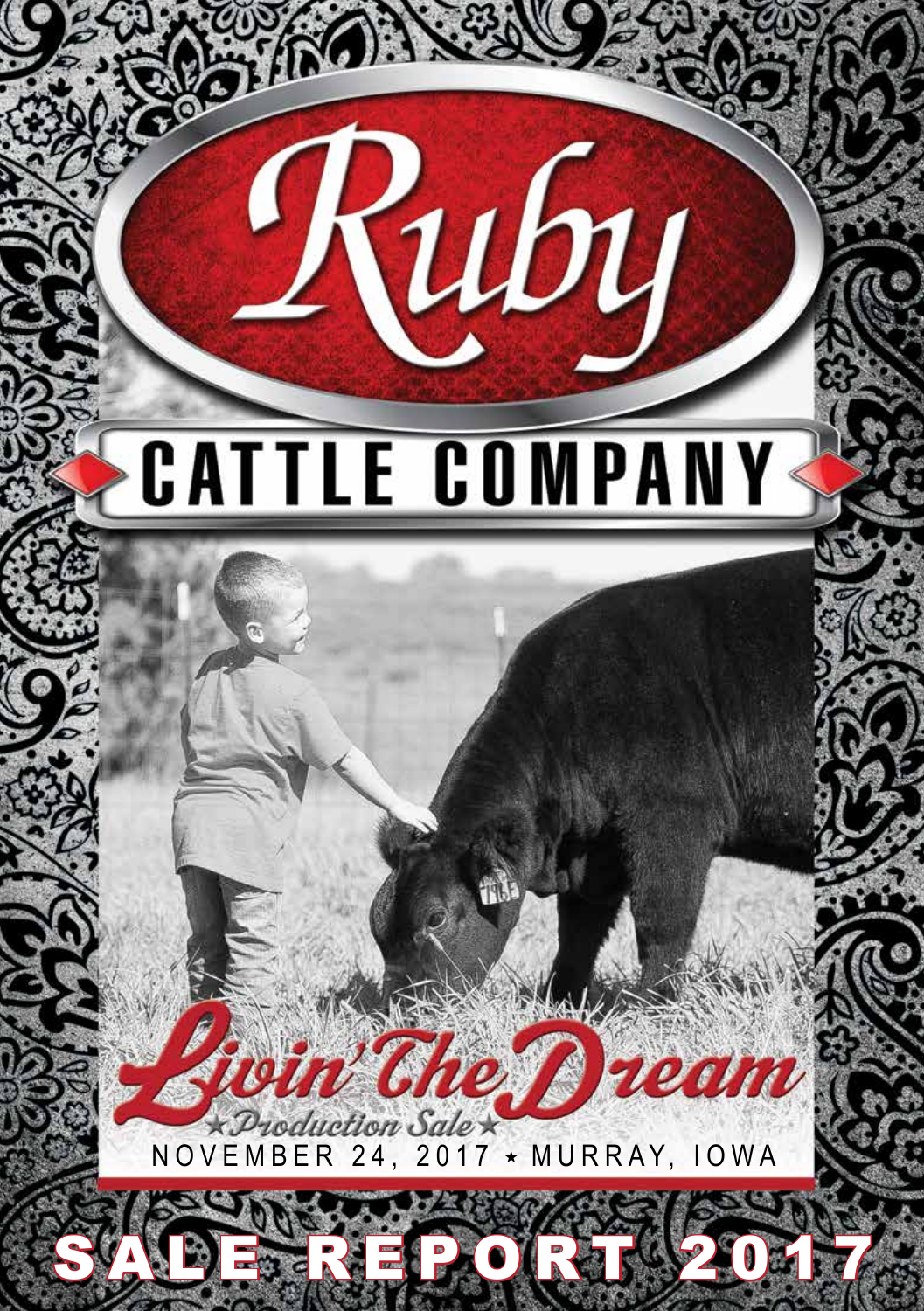

Ruby Cattle Company of Murray, Iowa, presented their 7th Annual "Livin the Dream" Production Sale. With an early challenge weather pattern this fall, sale day could not have been more perfect. The temps of high 60 degrees was just a bonus! The offering again this year included a stellar line up of show heifers/future donors and an elite set of bred females with many carrying the service of bulls produced in the Ruby program. Partners with the Ruby family in this sale included Nelson Family Farms and Shipwreck Cattle Company.

WORE

A huge thank you to the many people that attended in person, called or were on liveauctions.tv. We know it is a busy weekend and we so appreciate you taking time to evaluate our program. Make your calendar for our bull sale February 3, 2018 at the Lamoni Livestock Auction Facility, Lamoni, Iowa. If you likes our females in this sale, you are going to love the bull mates!

Sale Averages

- 32 Simmental & Sim-Influence Opens averaged \$6,763
- 28 Simmental & Sim-Influence Breds averaged \$4,234
- 

# **60 Total Lots averaged \$5,583**

### Ruby NFF Rhythm 702E

Ruby SWC Battle Cry 431B x Ruby NFF Rhythm Y1201 **Open** Buyer: Nelson Family Farms, Mabel, MN

# \$16,000



2

# Ruby NFF Rhythm 792E

Rubys Absolut 317A x Ruby NFF Rhythm Y106 Open Buyer: Moore Land & Cattle, Alton, IL

# \$14,000



# Ruby SWC Yoko 796E

Silveiras Style 9303 x SWC Ruby Yoko 151Y **Open** Buyer: Bodie Shipman, Grandview, TX



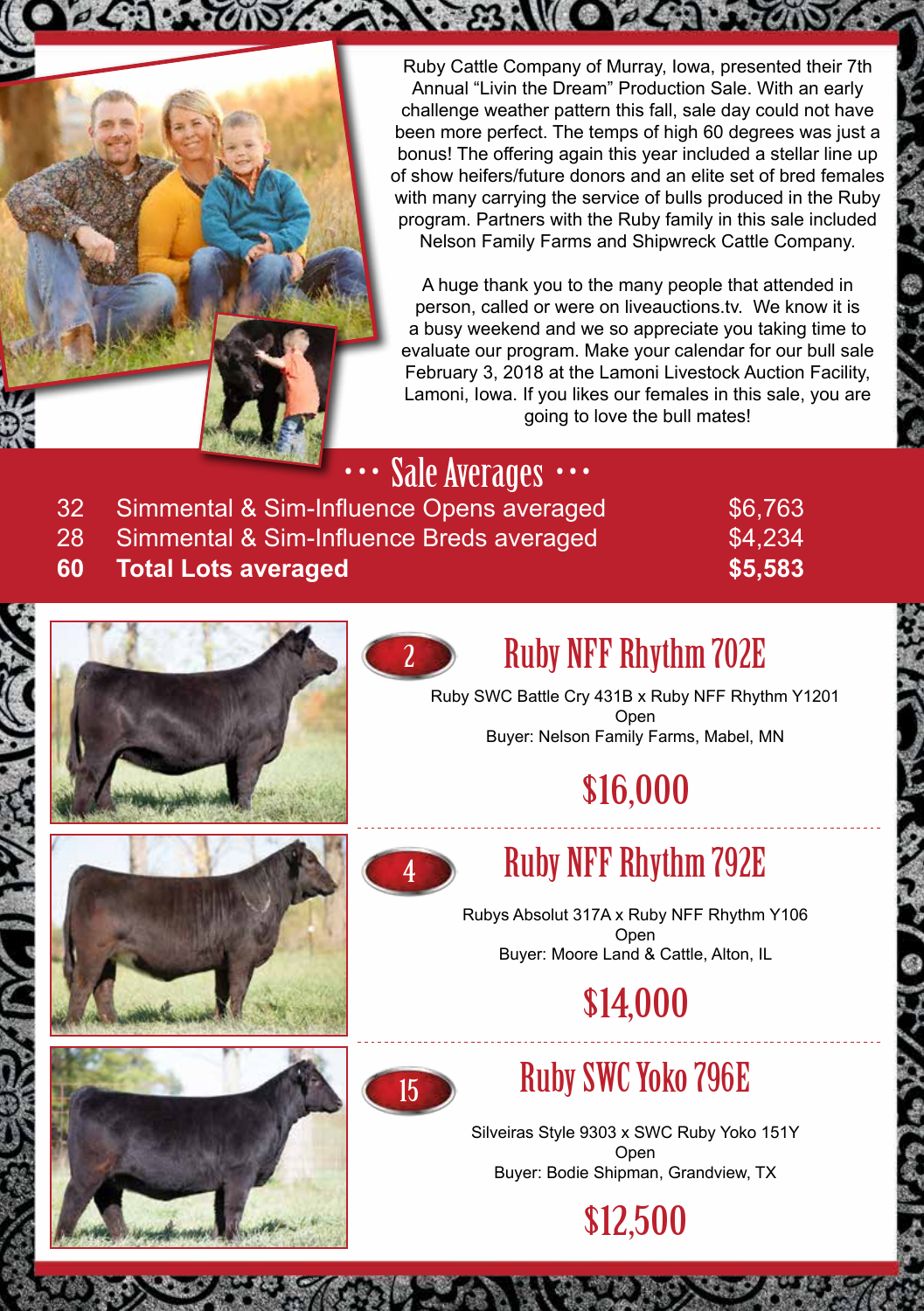



 $N:3:$ 

#### Ruby SWC Yoko E706

TL Bottomline x SWC Ruby Yoko 151Y Open Buyer: Fenton Farms, Laurel, MS

#### \$11,000





### Ruby NFF Rhythm 715E

Ruby SWC Battle Cry 431B x Rhythm 418P Open Buyer: Justin McConahay, Corydon, IA

# \$10,000





### Ruby BRUP Mag Lady E6

Silveiras Style 9303 x Rubys Magnetic Lady 328A Open Buyer: McConahay Cattle, Corydon, IA

# \$10,000



# Rubys Tabby 720E

Ruby SWC Battle Cry 431B x Rubys Tabby 361A Open Buyer: Nick Grim, Bloomfield, IA

# \$10,000





20

## Ruby SWC Yetti D650

W/C Lock Down 206Z x SWC Ruby Yetti 143Y Bred to CDI CEO 281D Buyer: White Wing Simmentals, Huntington, AR

# \$10,000





# Rubys Excellence 729E

Ruby SWC Battle Cry 431B x Rubys Excellence 017X Open Buyer: Sandridge Simmental, Pella, IA